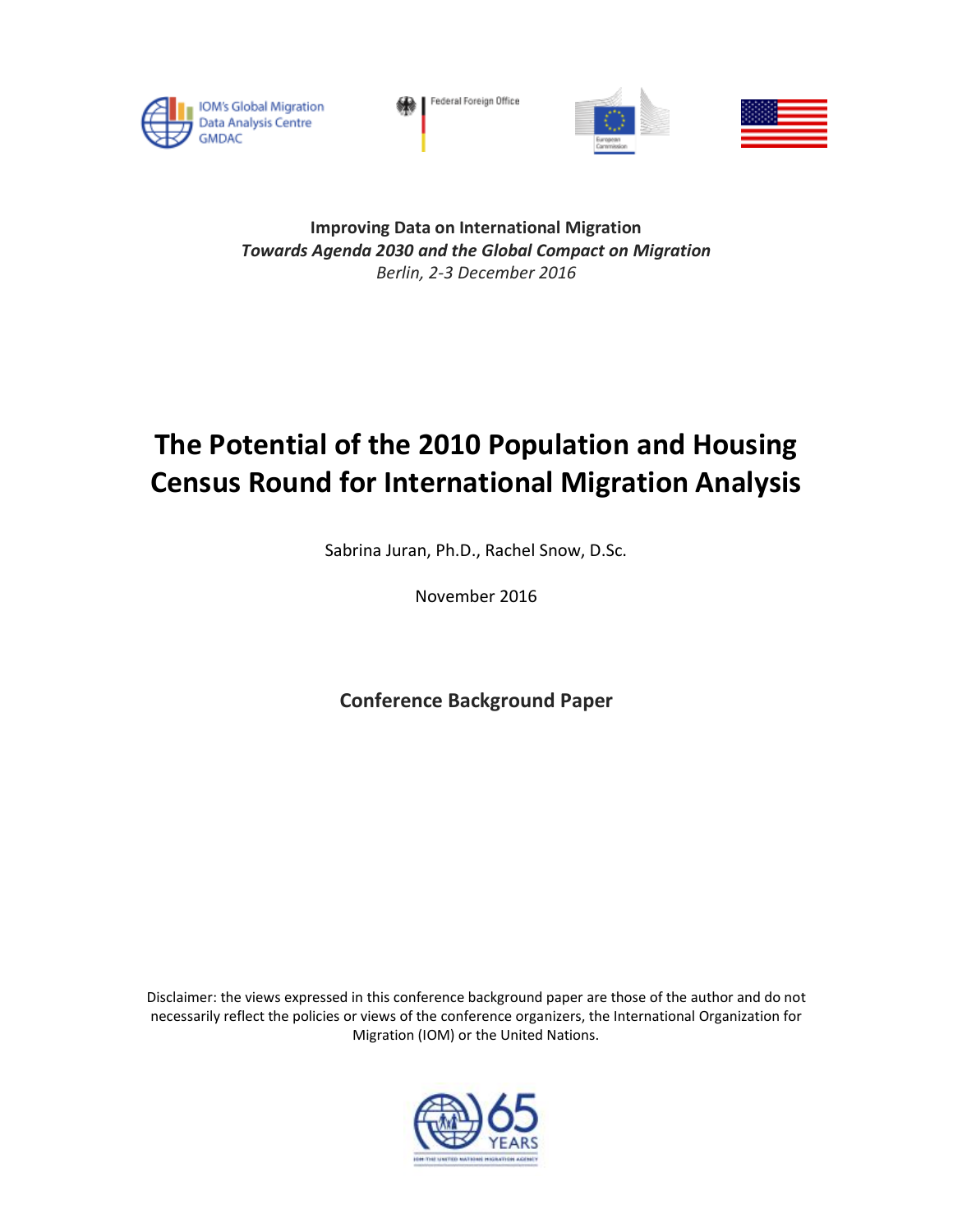International migration is of major relevance for the development of countries of origin, transit and destination. While the proportion of the world population who live outside their countries of birth has stayed relatively stable over time (3.4 percent in 2015), the absolute number of international migrants reached 244 million in 2015<sup>1</sup>. International migration has been recognized as a driver of development in both countries of origin and destination, and in turn, patterns of global development both strongly impact, and are impacted by, international migration.

With the adoption of the 2030 Agenda for Sustainable Development in September 2015 and the focus within the Agenda of integrating international migration within global development policy, the international community agreed to create a coherent and comprehensive policy framework, "to ensure safe, orderly and regular migration involving full respect for human rights and the humane treatment of migrants regardless of migration status, of refugees and of displaced persons." 2 The General Assembly agreed on 17 Sustainable Development Goals (SDGs), 169 targets and 230 indicators aimed at reducing poverty and ensuring sustainable development. The declaration includes various indicators that relate directly or indirectly to migration, including 10.7.1 "Recruitment cost borne by employee as a proportion of yearly income earned in country of destination"; 10.7.2 "Number of countries that have implemented well-managed migration policies"; 8.8.1 "Frequency rates of fatal and non-fatal occupational injuries, by sex and migrant status"; and 8.8.2 "Increase in national compliance of labour rights (freedom of association and collective bargaining) based on International Labour Organization (ILO) textual sources and national legislation, by sex and migrant status".

But the SDG indicator that best advances the likelihood that the status, rights and wellbeing of migrants will be tracked over the coming 15 years is 17.18.1, "Proportion of sustainable development indicators produced at the national level with full disaggregation when relevant to the target, in accordance with the Fundamental Principles of Official Statistics", because the corresponding target (17.18) includes *migratory status* within the list of factors for expected disaggregation *of all SDG indicators*.

7.18 "By 2020, enhance capacity-building support to developing countries, including for least developed countries and small island developing States, to increase significantly the availability of high-quality, timely and reliable data disaggregated by income, gender, age, race, ethnicity, *migratory status*, disability, geographic location and other characteristics relevant in national contexts."

The potential impact of including this simple clause cannot be over-estimated for advancing research on the status and trends of migrant health, education, employment, experience of discrimination or violence, access to mobile or other assets, and a wide range of other benefits and/or deprivations.<sup>3, 4</sup> Despite increasing research on the link between migration and development; the scope and scale of the phenomenon as well as its relation with development is not yet fully understood, and the emerging SDG indicator data could provide a huge advance in our current knowledge, which is hindered by limited availability of timely, reliable and quality statistics. While numerous data sources exist that could be drawn on for migration research, comprehensive and accurate data on the migrants are not readily available for all countries in the world. Further, in many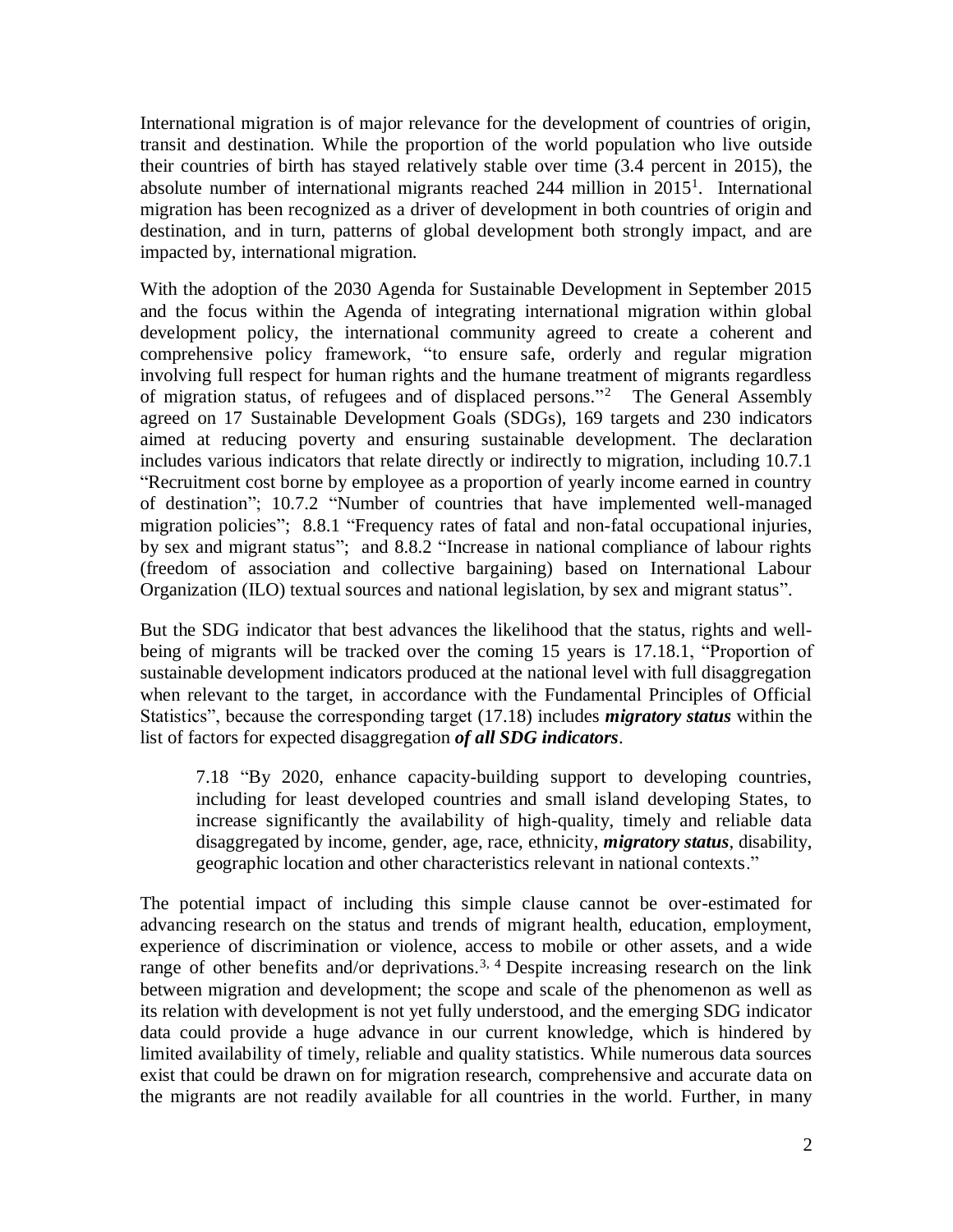instances data sources, such as the population and housing census that could yield valuable information on the phenomenon of international migration, are oftentimes under utilized.

The paucity of quality migration data and analysis has long been recognized and requires major investment. Data sources to inform the issue of international migration include decennial population and housing censuses, population registers, civil registration and other administrative data, residence permits and various household surveys, including labour force surveys. But many household surveys have long lead times which diminished their value, especially in circumstances of rapid migration.

"In countries that have a population register and in those that use residence permit data, stocks and flows of immigrants are most often calculated using the same source. […] Some countries instead use census or labour force survey data to estimate the stock of the immigrant population. […many labour force surveys now include questions about nationality and place of birth, thus providing a source of annual stock data. However, some care has to be taken with detailed breakdowns of the immigrant population from survey data, as sample sizes can be small.[…] To this must be added the difficulty of purging data files regularly to eliminate permits that have expired." 5

The unique benefit of a population and housing census, despite infrequent conduct, is that it "represents the entire statistical universe, down to the smallest geographical unit, of a country or region." 6 Inevitably, census data underestimate the number of migrants or undocumented migrants, in particular when migrants do not register for census purposes.<sup>7</sup> Population censuses nonetheless provide a comprehensive source of internationally comparable information because they include questions that can generate information at low levels of resolution relevant to the phenomenon of international migration, including details on country of birth, country of citizenship, country of residence one year or five years prior to the census, and year of arrival in the country.<sup>8</sup>

While providing a potentially valuable source of data on international migration, censuses are sometimes conducted infrequently or the data from census are not fully released, or remain under-analyzed.

High-density census data, which are part of the existing statistical infrastructure of most countries, allow for disaggregation of the national population by sex, age, disability, and migrant status, among other factors. As such, national census data will be the most important source of data for fulfilling SDG target 17.18, and disaggregating the range of all other SDGs by migration status.<sup>9</sup>

The United Nations Principles and Recommendations for Population and Housing Censuses provide detailed guidelines to national authorities for the collection of census data relevant to international migration, including recommended questions for the census instruments. Many countries that conducted a census during the 2010 census round (that spanned from 2005 to 2014) included the recommended questions, shedding light on the year/time of arrival, and from which country, and a wide range of socially important data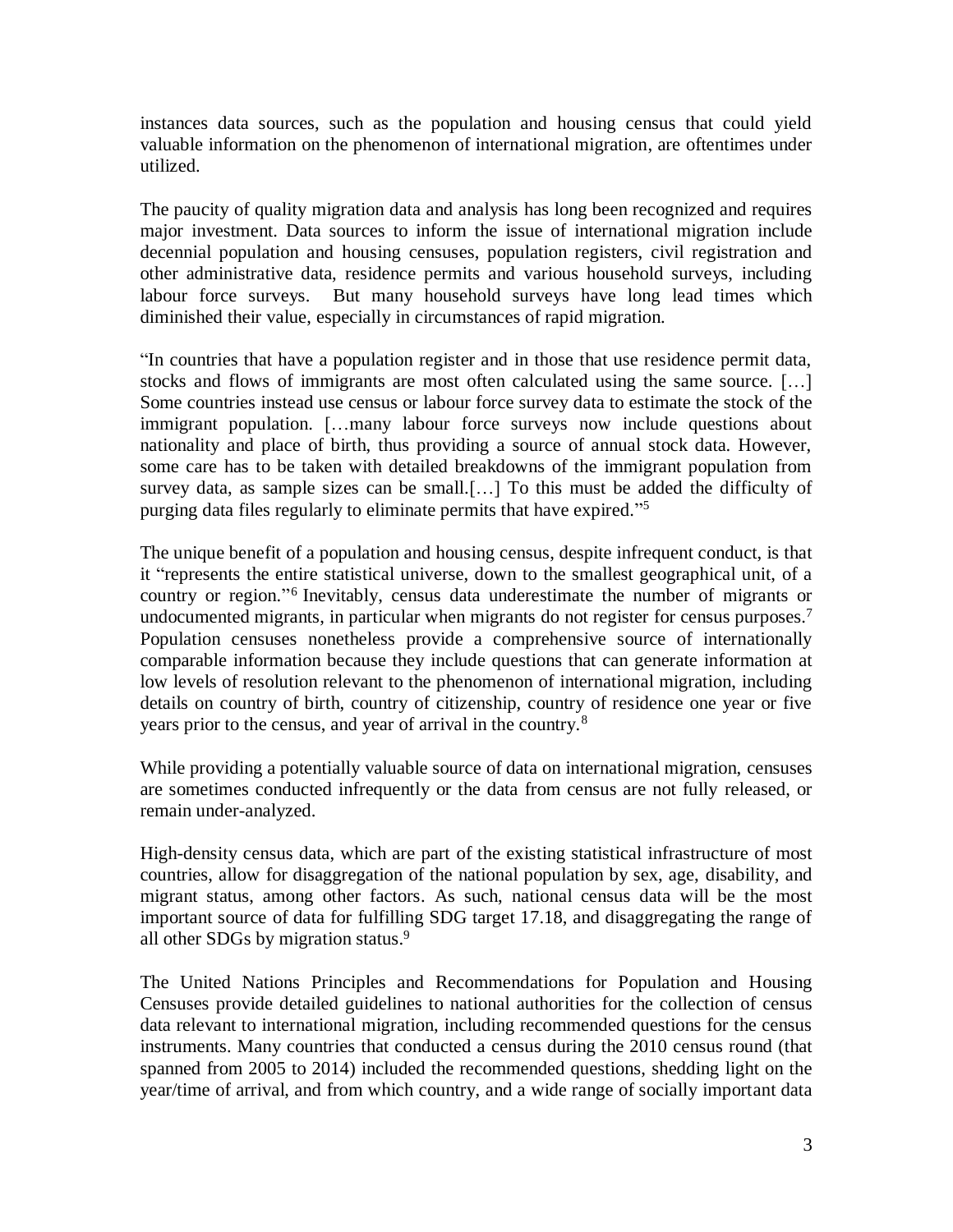about how migrants differ (or not) in their social and economic experience by length of stay, country of origin, or from non-migrants.

However, many countries in the world have limited capacities to "carry out policyrelevant analyses on way and means of reaping the benefits of migration for individuals, communities, and societies."<sup>10</sup> Given that overall existing data on international migration are limited, investment in better migration data in population and housing censuses, and the promotion of greater use of such data is indispensable to understanding the scope of migratory movements, advancing the understanding of the relationship between migration and development, and ultimately informing policy decisions for the well-being of people. <sup>11</sup> Simply assuring that all censuses included comparable migration questions would enable evidence-based advocacy for needed services, avoid confounding factors in programme design, and advance understanding of the relationship between migration and development.

In addition, in an effort to provide access to national statistics and disseminate widely information on population size and composition, the United Nations Statistics Division undertook efforts during the 2010 census round to collect official demographic statistics, including on migration, from more than 230 countries or areas in the world, published in the Demographic Yearbook. UNSD compiles and disseminates national data on migrant stock and its characteristics electronically through the UN data portal<sup>12</sup> as well as the web-based Demographic Yearbook datasets.<sup>13</sup>

Working from the same source material, this paper reports on the availability of international migration data from all national population and housing censuses by countries that participated in the 2010 census round, and highlights the potential of these data for the generation of baseline migration profiles and in-depth analysis on the multifaceted character of international migration.

#### **INTERNATIONAL MIGRATION DATA FROM POPULATION AND HOUSING CENSUSES**

Ideally every ten years, countries conduct a population and housing census, which is a complex exercise that requires detailed planning of enumeration methods, applied technology, privacy and confidentiality regulations, data collection, data processing and imputation, data analysis and dissemination, archiving, and quality control evaluations of coverage and quality. <sup>14</sup> In many countries, a population and housing census is the principal source of data on the number, distribution and characteristics of a population, including international migrants. Compared to household or population-based surveys or population registers, the unique advantage provided by a population and housing census is the near-universal representation of the population of a country, down to the smallest geographical unit. Depending on the detail of the census questionnaire, this national data collection exercise provides information on the underlying phenomena of social and economic characteristics of the population, and may represent the primary data source for identifying certain social, demographic and economic exclusions and constraints for small geographical areas or sub-populations. While censuses remain the primary source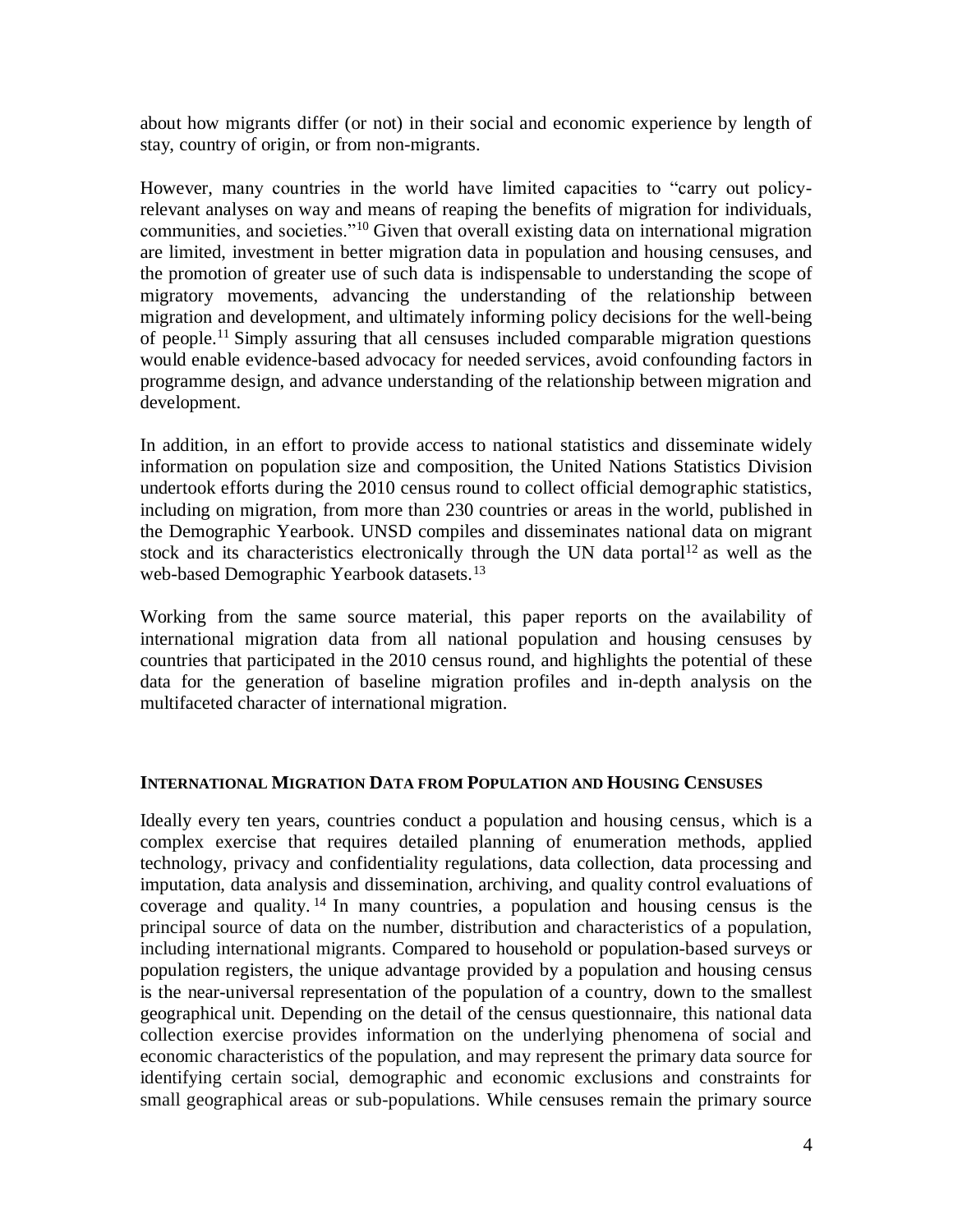for internationally comparable information on the number and characteristics of international migrants, delays in the processing and dissemination of census results remain challenging.

In the 2010 census round, 214 countries or areas conducted at least one census, including countries that conducted a traditional census in person, by post or online, or based their detailed population "census" statistics on population registers, administrative records, sample surveys, other sources or a combination of these sources. Twenty-one countries or areas did not conduct a population and housing census during the 2010 round.<sup>15</sup>



Figure 1. Number of Countries Conducting a Census in the 2010 Round

The United Nations Principles and Recommendations for Population and Housing Censuses, Revision 2<sup>16</sup> by the United Nations Statistics Division (UNSD) advocates for the inclusion of at least three core questions on 1) country of birth, 2) citizenship and 3) year or period of arrival to inform the topic of international migration.

The question on country of birth in a national population and housing census allows distinguishing the native-born from the foreign-born population in the country of enumeration; which means that the foreign-born population has migrated to the country of enumeration at some point in time. 17

Asking the question on citizenship allows analysts to determine migrants' rights and responsibilities in the country of destination. Legal nationality is an identifying factor for international migrants and is further important at the national level to determine which people are subject to border control when crossing international borders.

Information about the country of residence at one year, five years, or ten years prior to the census provides a reference date to international migration during a specific point in in the past. Questions on time or period of arrival for foreign-born persons in the country of destination allow for calculating the duration of stay and classifying migrant populations by time of arrival. <sup>18</sup> To check the internal consistency of those data, calculating the duration of stay is notably valuable if the last place of residence has also been investigated. The duration of residence is expressed in complete years, during which

Source: United Nations Department of Economic and Social Affairs: Statistics Division (2016)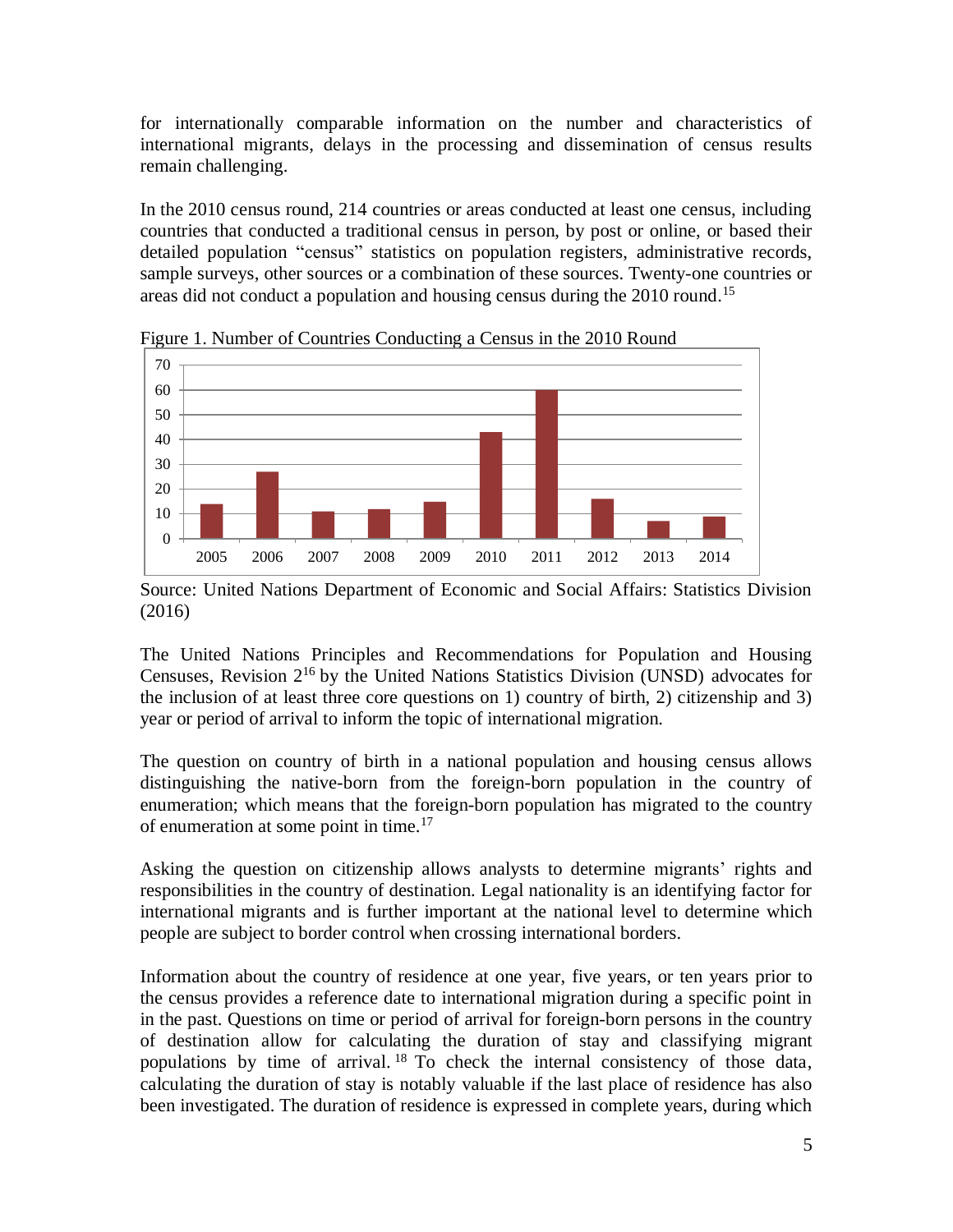a person has lived in "(a) the locality that is his or her usual residence at the time of the census and (b) the major or smaller civil division in which that locality is situated."<sup>19</sup>

The census database<sup>20</sup> maintained by the Demographic Statistics Section of the United Nations Statistics Division (UNSD) contains census questionnaires from the 2010 census round, allowing one to review the questionnaires from 149 countries (as of October 2016).

Based on a report filtering questions in national census questionnaires linked to international migration, a summary of questionnaires was created of the three recommended core topics described above. In addition, a second report was run for all other topics related to international migration. This article's findings are based solely on the review of census questionnaires contained in the UNSD census database. Detailed information contained in national census documents or analytical reports were not for the purpose of this review.

### **Availability of Migration Data in Censuses**

During the 2010 census round, more than 87 percent of the 149 countries for which data are available in the UNSD database integrated a question in their census about country of birth, 75 percent asked for citizenship and 50.3 percent asked for the year or period of arrival (**Figure 2**).

With respect to country of birth, 129 countries established the total number of foreignborn and native-born people among their population based on the question on "country of birth". In South America, only ten countries collected this information. Yet, the majority of countries in Oceania (21 our of 22), Europe (28 out of 30), Africa (25 out of 30), and North America (22 out of 24) included the question on country of birth. In Asia only 23 out of 33 countries asked that specific question (**Figure 3**). For example, Ethiopia, Seychelles, DPR of Korea, Japan, Philippines, Viet Nam and Switzerland are among the countries that did not collect data on country of birth. However, Switzerland includes only census questions in its questionnaire that are not available through its population registers.<sup>21</sup> Other countries intended to collect international migration data between the 2010 and 2000 census round, by adding the question of "residence at last census date" to the 2010 census questionnaire.<sup>22</sup>

The question on "citizenship" or "nationality" was included in 112 national census questionnaires.<sup>23</sup> While all but two European countries (93.3 %; 28 out of 30) and a large majority of countries in Africa (86.7 %; 25 out of 30) included a question on either topic in their census questionnaire, only fifty percent of all Northern and Southern American countries collected these data. In Asia twenty-four out of thirty-three (72.7 %) and in Oceania 17 out of 22 countries (77.3 %) included this specific question. However alternative questions regarding citizenship by birth and/or naturalization as well as foreigners allow for the calculation of the foreign population.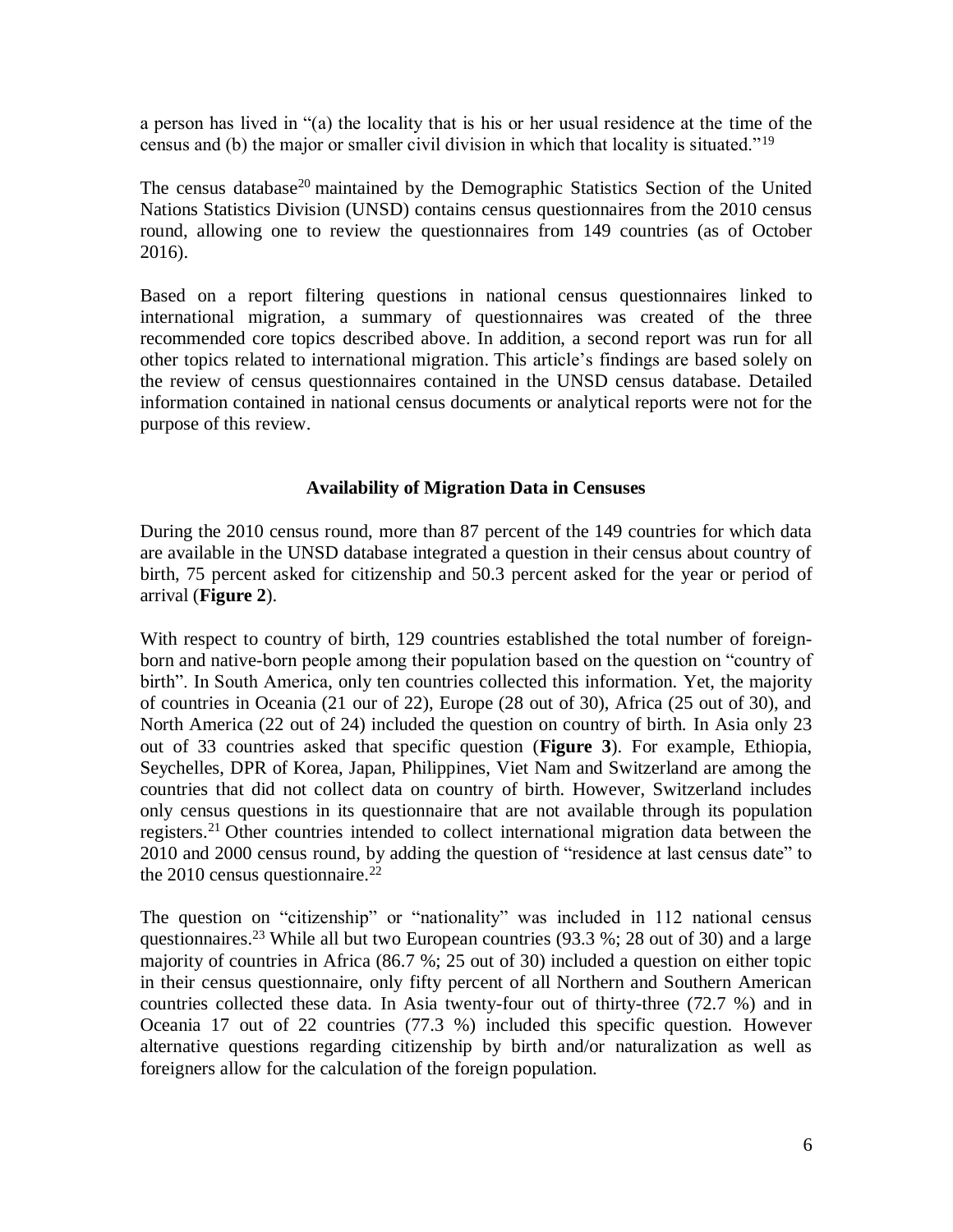

**Figure 2:** *Summary of the availability of core migration questions in national population and housing censuses*

Source: United Nations Department of Economic and Social Affairs: Statistics Division (2016)

The question on year or period of arrival was the least likely to have been asked, among the three recommended questions. Overall, 75 countries asked for the year or period of arrival of the foreign-born member of the population to establish the length of stay of their migrant population. The highest inclusion of the question was found in North American (83.3 %) and South American (80 %) census questionnaires. On the other hand, only twenty-three percent of all African census questionnaires and only 21.2 percent of Asian questionnaires included the question on year or period of arrival. Of the 75 countries that asked the question, the majority of countries formulated the question to investigate the specific date or year of arrival.

**Figure 3.** *Number of Censuses including Core Questions Related to International Migration in Questionnaires of the 2010 Census Round, by Region*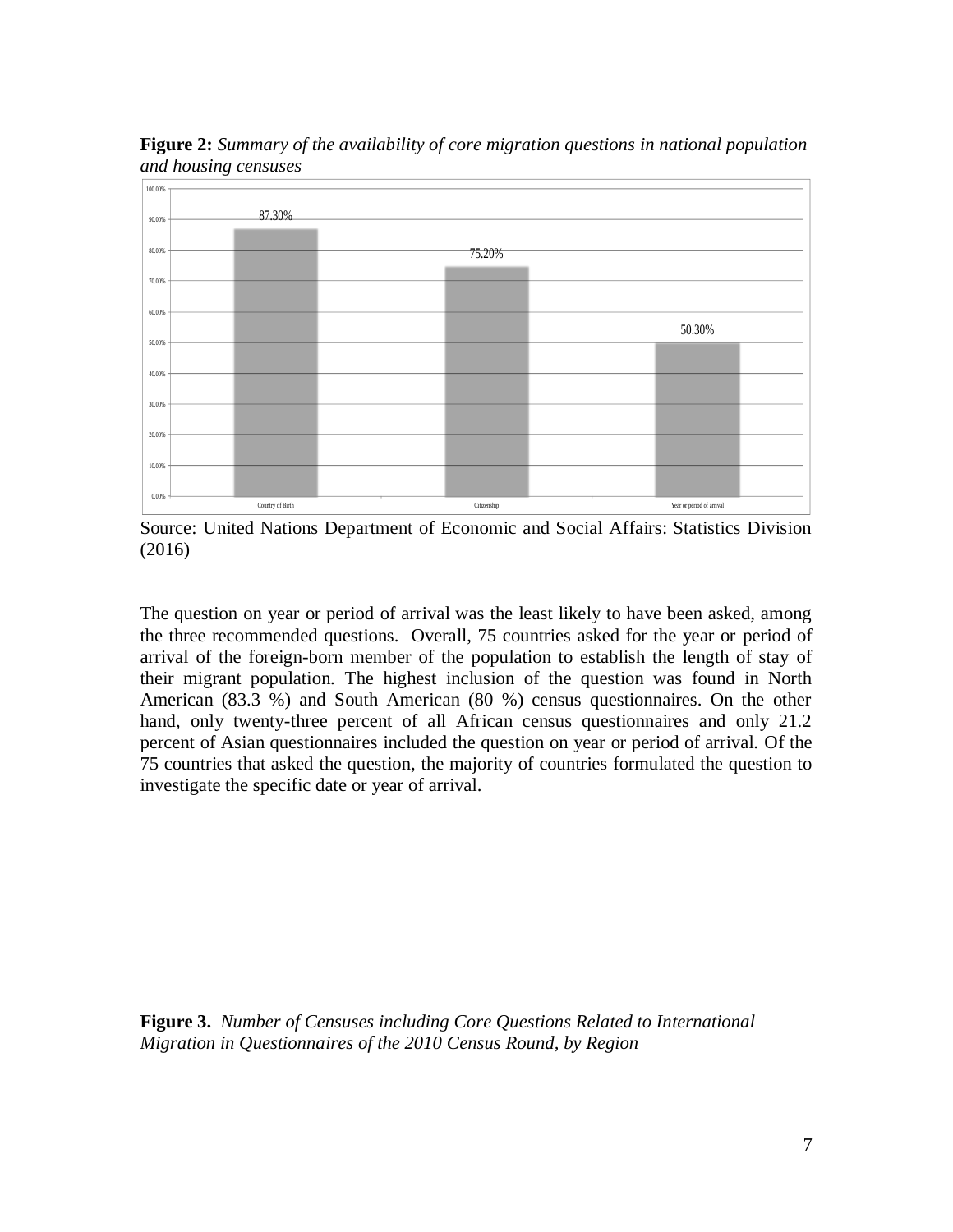

Source: United Nations Department of Economic and Social Affairs: Statistics Division (2016)

A total of 19 countries collected data on the period of return of the native-born population. <sup>24</sup> Most of the countries that collected this information were European countries (10) followed by North America, however mostly Caribbean Island States (5).

Additional questions within the thematic area of international migration that were included in census questionnaires of the 2010 census round refer to: previous country of residence; duration of intended stay; and reason for arrival/return.<sup>25</sup> Fifty-three countries included a question on the emigration of household members, and thirty-four countries asked their respondents if they had ever lived abroad. A question relating to the reason for immigration appeared in twenty census questionnaires; eighteen countries included a question on the country where parents were born, and the census of the Isle of Man asked the birthplace of grandparents. Fifteen countries asked about the country of previous residence, seven asked about receipt of remittances by the household, and five countries asked for the primary reason for emigration and the (intended) duration of stay/visit. Individual countries included unique questions, e.g. regarding the emigration of a neighboring household; or the country of permanent residence of self and parents. **Figure 4** displays the frequency distribution of questions (number of censuses), and **Table 1** provides information on the specific countries that included select questions in their census questionnaires.

While most migration related questions formed part of the individual or household questionnaires, the countries of Djibouti, Namibia, Bermuda and Romania designed a specific questionnaire to collect information on their emigrant population.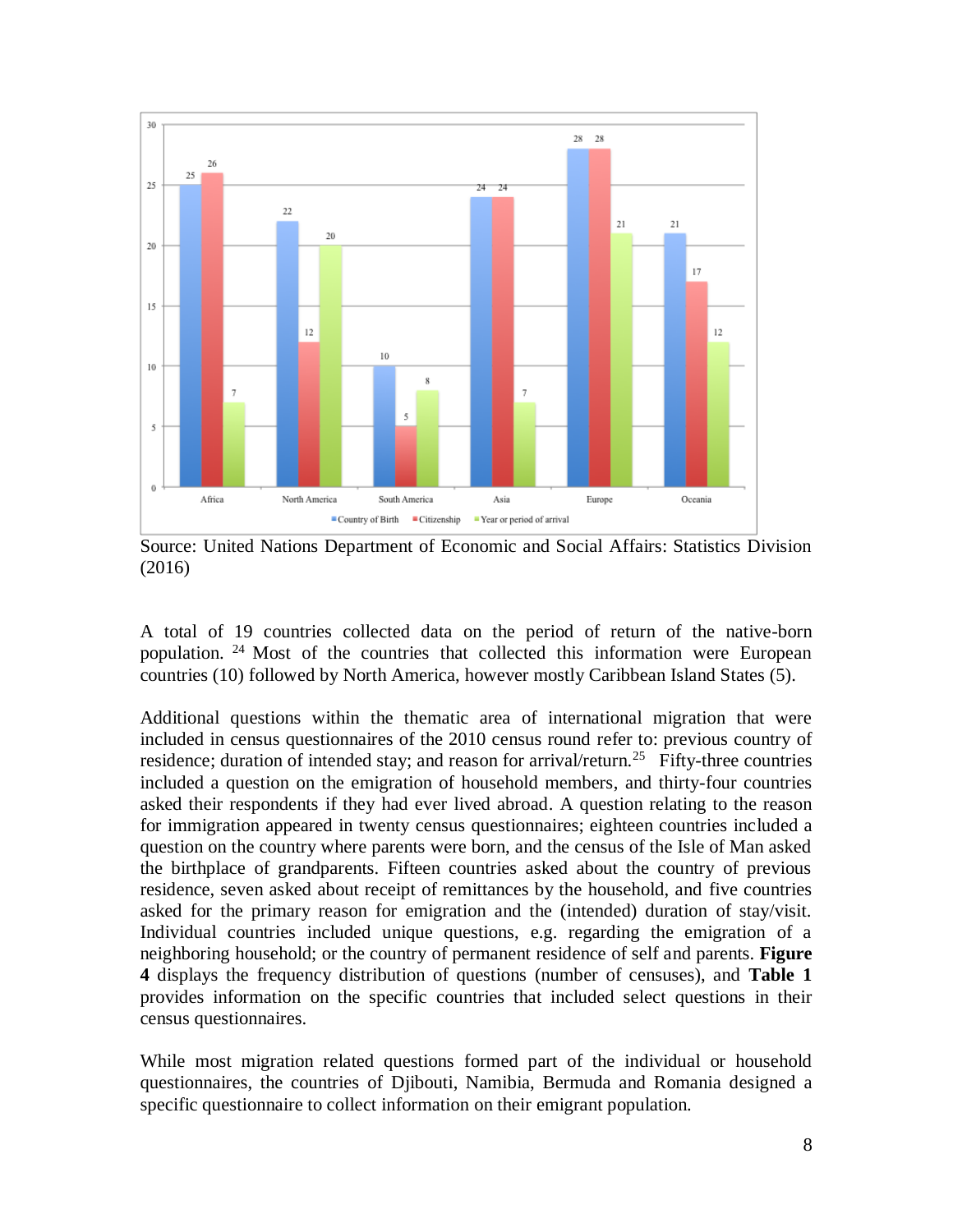



Source: United Nations Department of Economic and Social Affairs: Statistics Division (2016)

**Table 1.** *Countries that Included Specific Questions Related to International Migration in the 2010 Census Round*

| <b>Topic of Question</b> | <b>Countries</b>                                                                       |
|--------------------------|----------------------------------------------------------------------------------------|
| Emigration of            | Albania, Algeria, Bahamas, Bangladesh, Barbados, Belize, Bermuda, Bolivia,             |
| <b>Household Members</b> | Botswana, Brazil, Burkina Faso, Burundi, Cameroon, Cayman Island, Colombia,            |
|                          | Costa Rica, Croatia, Czech Republic, Djibouti, Ecuador, Egypt, El Salvador,            |
|                          | Estonia, Faeroe Islands, Ghana, Guinea-Bissau, Hungary, Jamaica, Kenya, Lesotho,       |
|                          | Lithuania, Macao SAR of China, Malawi, Mali, Mexico, Micronesia (Federated             |
|                          | States of), Mongolia, Montenegro, Namibia, Nepal, Nicaragua, Panama, Peru,             |
|                          | Philippines, Romania, Saint Helena, Saint Lucia, Serbia, Singapore, Swaziland,         |
|                          | Trinidad and Tobago                                                                    |
| Ever Lived Abroad        | Albania, Bahamas, Bangladesh, Barbados, Belarus, Belize, Bermuda, Bosnia and           |
|                          | Herzegovina, Bulgaria, Burkina Faso, Burundi, Croatia, Curacao, Cyprus, Estonia,       |
|                          | Faeroe Islands, Greece, Hungary, Iran, Ireland, Israel, Italy, Jamaica, Liechtenstein, |
|                          | Lithuania, Malta, Montenegro, Romania, Serbia, Saint Lucia, Suriname,                  |
|                          | Switzerland, Tokelau, Trinidad and Tobago                                              |
| Reason for Immigration   | American Samoa, Belarus, Belize, Bhutan, Burkina Faso, Croatia, Egypt, Guam,           |
|                          | India, Niue, Northern Mariana Islands, Mauritius, Palau, Russian Federation, Saint     |
|                          | Lucia, Thailand, Timor Leste, Suriname, Zambia                                         |
|                          |                                                                                        |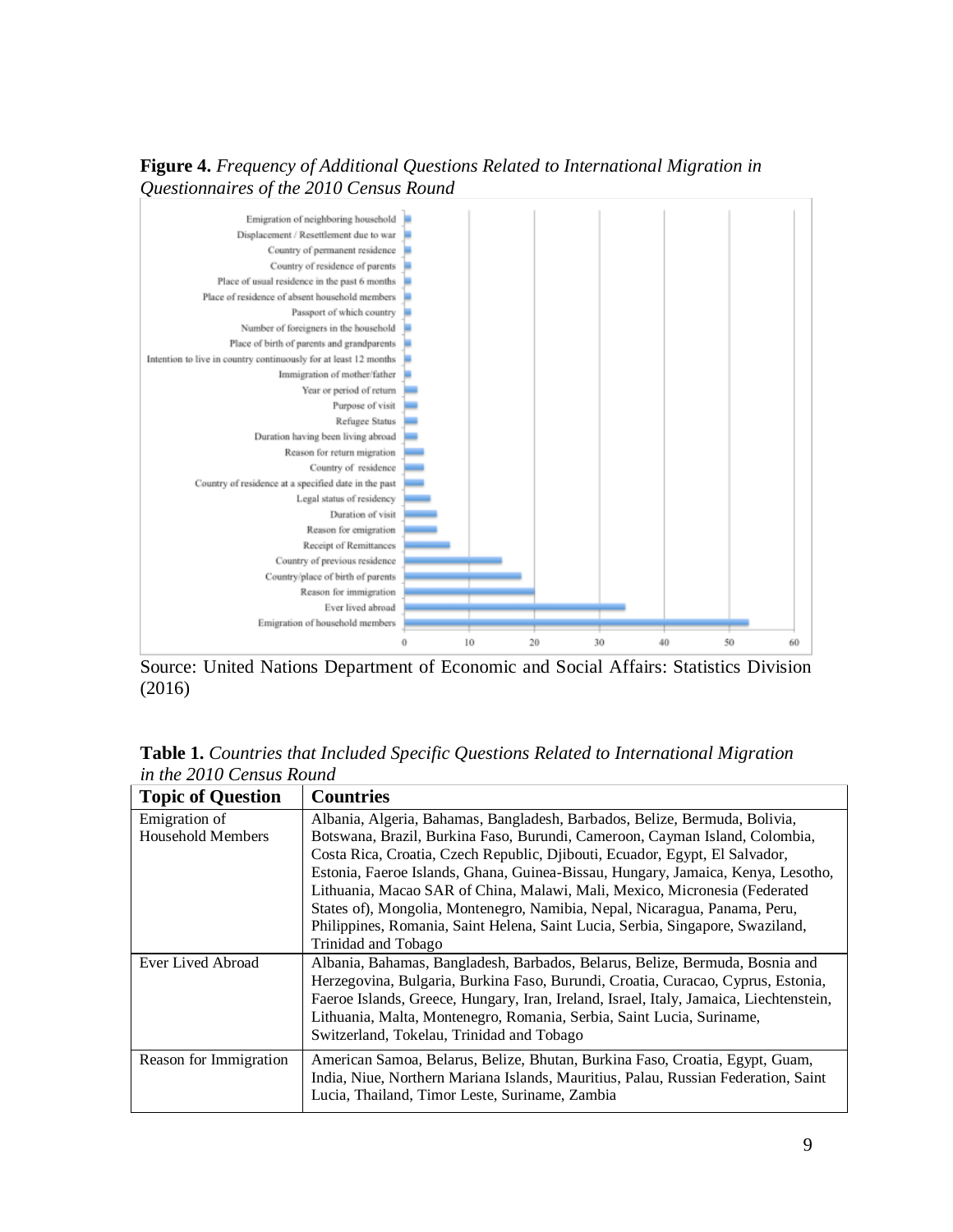| Country/Place of Birth<br>of Parents                                          | American Samoa, Aruba, Australia, Cyprus, Estonia, Faeroe Island, Guam, Italy,<br>Israel, Liechtenstein, Luxembourg, Norfolk Island, Northern Mariana Islands, Palau,<br>Sint Maarten (Dutch Part), Switzerland, United States Virgin Islands |
|-------------------------------------------------------------------------------|-----------------------------------------------------------------------------------------------------------------------------------------------------------------------------------------------------------------------------------------------|
| Country of Previous<br>Residence                                              | Afghanistan, Aruba, Bahamas, Bangladesh, Curacao, Estonia, Germany, Italy,<br>Latvia, Luxembourg, Sint Maarten (Dutch Part), Timor-Leste, Trinidad and Tobago                                                                                 |
| Receipt of Remittances                                                        | Armenia, Costa Rica, Ecuador, Malawi, Namibia, Romania, Tonga                                                                                                                                                                                 |
| Reason for Emigration                                                         | Djibouti, Lithuania, Mauritius, Norfolk Island, Romania                                                                                                                                                                                       |
| <b>Duration of Visit</b>                                                      | Croatia, Curacao, Kazakhstan, Sint Maarten (Dutch part), United Kingdom                                                                                                                                                                       |
| Legal Status of<br>Residency                                                  | Canada, Cayman Islands, Cook Islands, Hong Kong SAR of China                                                                                                                                                                                  |
| Country of Residence at<br>a Specified Date in the<br>Past                    | Dominican Republic, Estonia, Saint Lucia                                                                                                                                                                                                      |
| Country of Residence                                                          | Djibouti, Kazakhstan, Estonia                                                                                                                                                                                                                 |
| <b>Reason for Return</b><br>Migration                                         | Bangladesh, Lithuania, Montenegro                                                                                                                                                                                                             |
| <b>Refugee Status</b>                                                         | Kazakhstan, Bosnia and Herzegovina                                                                                                                                                                                                            |
| Purpose of Visit                                                              | Kazakhstan, Croatia                                                                                                                                                                                                                           |
| Duration Having Been<br>Living Abroad                                         | Malta, Trinidad and Tobago                                                                                                                                                                                                                    |
| Year or Period of Return                                                      | Burkina Faso, Jamaica                                                                                                                                                                                                                         |
| Immigration of Mother /<br>Father                                             | Germany                                                                                                                                                                                                                                       |
| Intention to Live in<br><b>Country Continuously</b><br>for at least 12 Months | Mauritius                                                                                                                                                                                                                                     |
| Place of Birth of Parents<br>and Grandparents                                 | Isle of Man                                                                                                                                                                                                                                   |
| Number of Foreigners in<br>the Household                                      | Qatar                                                                                                                                                                                                                                         |
| Place of Residence of<br>Absent Household<br>Members                          | <b>Bhutan</b>                                                                                                                                                                                                                                 |
| Place of Usual<br>Residence in the past 6<br>Months                           | Macao SAR of China                                                                                                                                                                                                                            |
| Country of Residence of<br>Parents                                            | Colombia                                                                                                                                                                                                                                      |
| Country of Permanent<br>Residence                                             | <b>Russian Federation</b>                                                                                                                                                                                                                     |
| Displacement /<br>Resettlement due to War                                     | Liberia                                                                                                                                                                                                                                       |
| Emigration of<br>Neighboring Household                                        | Egypt                                                                                                                                                                                                                                         |
| Oversea Worker                                                                | Philippines                                                                                                                                                                                                                                   |

Source: United Nations Department of Economic and Social Affairs: Statistics Division (2016)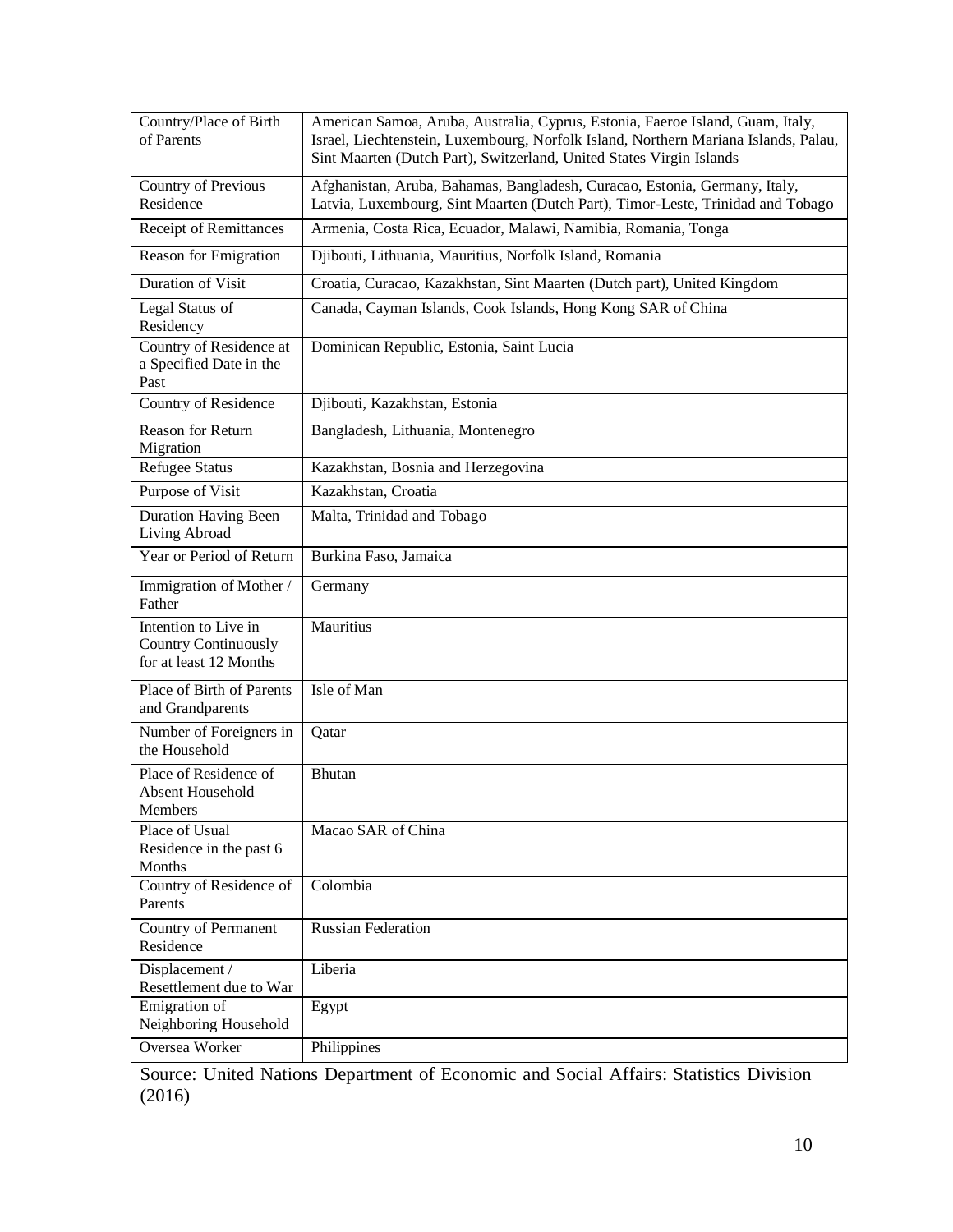## **Conclusion**

 $\overline{a}$ 

As migration, migrants and mobility are increasingly being considered in the context of global development and in national planning strategies, the demand for timely, accurate, nationally relevant and internationally comparable migration data and indicators is expected to rise.

Within the context of the call to disaggregate all relevant Sustainable Development Goal indicators by migration status (SDG indicator 17.18.1), the current review was undertaken to assess the number of population and housing censuses that collected core question on migration status in the 2010 census round, thereby enabling such disaggregation. The finding that 87 percent of the 149 countries for which census questionnaire information are available included a question about country of birth, suggests that disaggregation of SDG data by migration status should be possible for a majority of countries. The finding that only 50.3 percent asked for the year or period of arrival will limit opportunities to disaggregate by length of migration. All future population and housing censuses should be encouraged to include these core questions.

The variety of migration-related questions being asked within different national censuses offers a range of future options for standardization, and we encourage consideration of an expanded set of questions that may differentiate important vulnerabilities and shortfalls among migrants; empirical analysis is warranted to identify such potential questions.

Finally, collection of census data does not consistently translate into the widespread availability of such data, even to government researchers, let alone to interested citizens of the countries concerned. It is important to advocate for the greater release of population and census data, and to exploit migration data to their fullest use. This appeal is consistent with the report of the Secretary-General on international migration statistics, presented to the United Nations Statistical Commission at its 45th session in 2016, which emphasized that more needs to be done to encourage the tabulation and dissemination of international migration data from population and housing censuses in order to enhance the exchange of statistical information between countries, the identification of factors contributing to human vulnerability, and to inform public policies that will "serve first those furthest behind". 26

<sup>&</sup>lt;sup>1</sup> United Nations Department of Economic and Social Affairs. Population Division (2016). International Migration Report. The 2015 revision.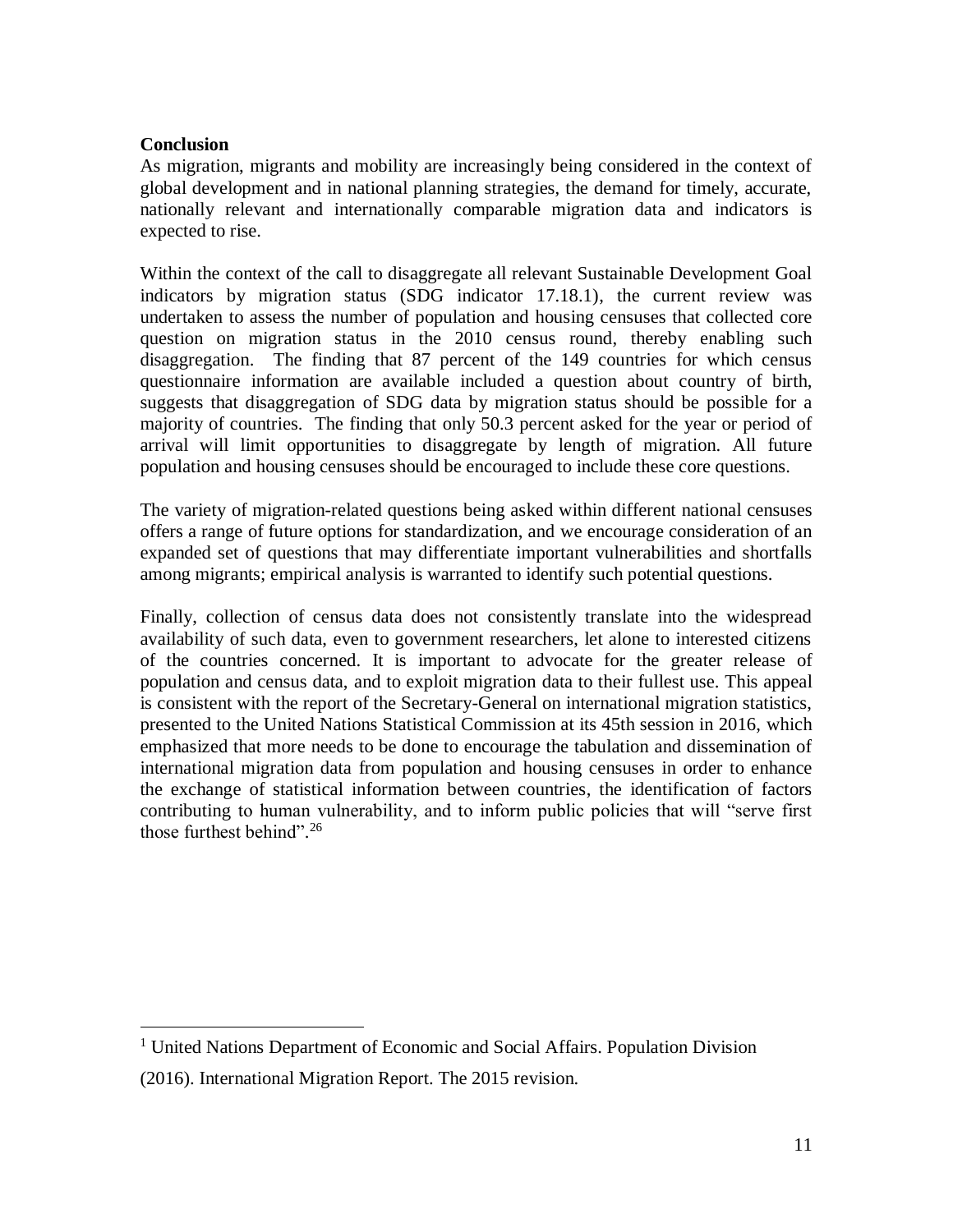#### **REFERENCES**

 $\overline{a}$ 

<sup>2</sup> United Nations General Assembly (2015). Transforming our world: the 2030 Agenda

for Sustainable Development. Resolution adopted by the General Assembly on 25

September 2015. United Nations: A/RES/70/1. Page: 8

<sup>3</sup> Juran, Sabrina (2016). Crossing the Border. New York

<sup>4</sup> Santo, Patricia A., Tomas Summers, Lawrence H. Summers, and Michael Clemens

(2009). Migrants Count - Five Steps Toward Better Migration Data. Report of the

Commission on International Migration Data for Development Research and Policy.

2009 Center for Global Development

<sup>5</sup> Organisation for Economic Co-operation and Development (2016). International Migration Database. Last retrieved: 15 September 2016.

https://stats.oecd.org/Index.aspx?DataSetCode=MIG

<sup>6</sup> United Nations Population Fund (2016). Census. Last retrieved: 11 August 2016. http://www.unfpa.org/census

 $7$  Organisation for Economic Co-operation and Development (2016). International Migration Database. Last retrieved: 15 September 2016.

https://stats.oecd.org/Index.aspx?DataSetCode=MIG

<sup>8</sup> Santo, Patricia A., Tomas Summers, Lawrence H. Summers, and Michael Clemens (2009). Migrants Count - Five Steps Toward Better Migration Data. Report of the Commission on International Migration Data for Development Research and Policy. 2009 Center for Global Development

<sup>9</sup> Helleringer, Stephane (2015). Monitoring demographic indicators for the post 2015 Sustainable Development Goals (SDGs) A review of proposed approaches and opportunities. International Union for the Scientific Study of Population.

<sup>10</sup> United Nations (2014). Report of the Secretary-General on International migration and development. United Nations General assembly. A/69/207

<sup>11</sup> Santo, Patricia A., Tomas Summers, Lawrence H. Summers, and Michael Clemens (2009). Migrants Count - Five Steps Toward Better Migration Data. Report of the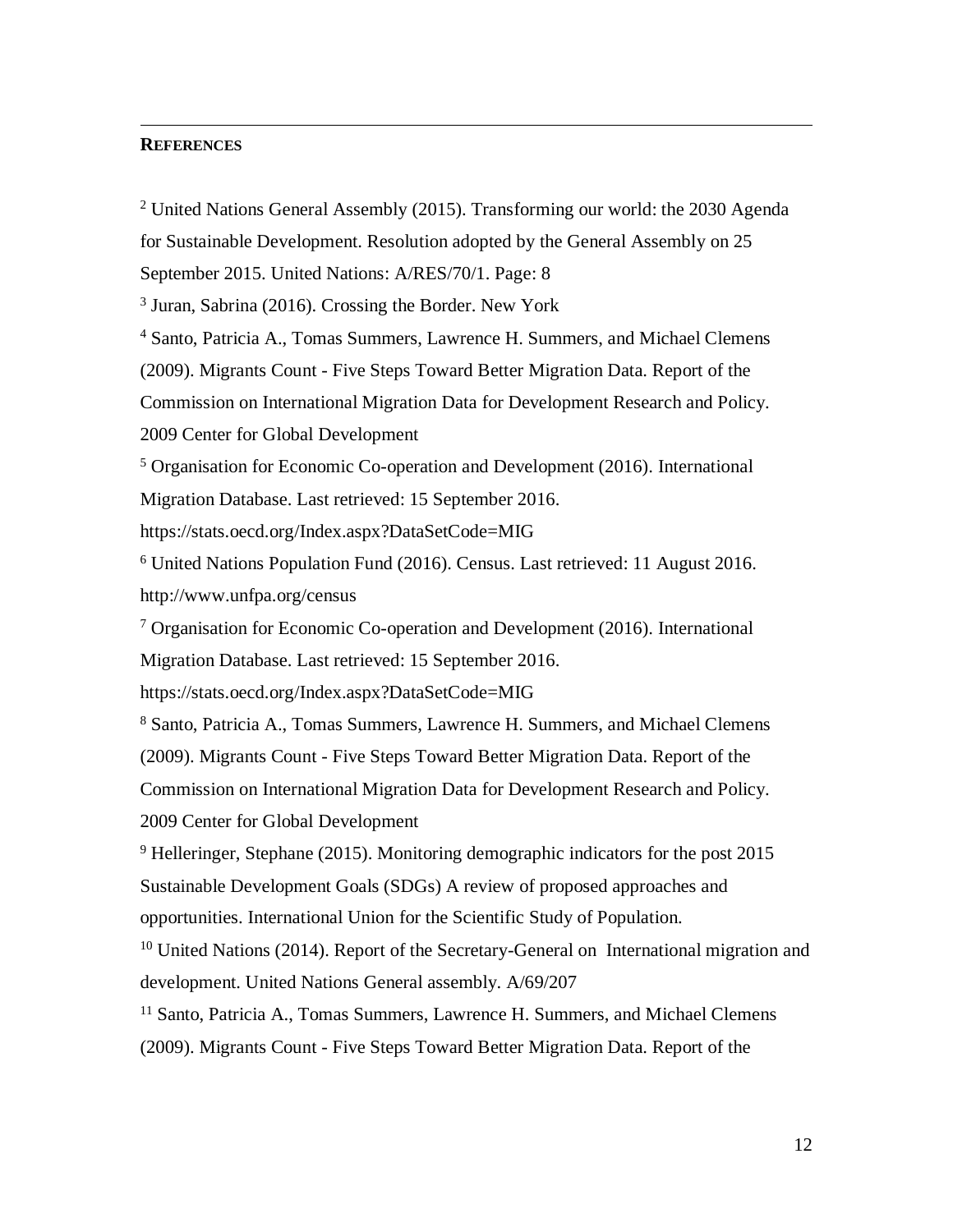Commission on International Migration Data for Development Research and Policy. 2009 Center for Global Development

 $\overline{a}$ 

<sup>12</sup> United Nations Department of Economic and Social Affairs. Statistics Division (2016). UN Data Portal. Last Retrieved 15 September 2016. Available at. <http://data.un.org/> <sup>13</sup> United Nations Department of Economic and Social Affairs. Statistics Division (2016). Demographic Yearbook. Last Retrieved 15 September 2016. Available at.

<http://unstats.un.org/unsd/demographic/products/dyb/dybcensusdata.htm).

<sup>14</sup> Juran, Sabrina and Arona L. Pistiner (forthcoming). The 2010 Round of Population and Housing Censuses (2005 – 2014). Under Revision: Journal of the International Association for Official Statistics.

<sup>15</sup> United Nations Department of Economic and Social Affairs. Statistics Division (2012). Website of the 2010 World Population and Housing Census Program. Last Retrieved 15 September 2016. Available at.

<http://unstats.un.org/unsd/demographic/sources/census/censusdates.htm>

<sup>16</sup> United Nations Department of Economic and Social Affairs. Statistics Division (2008). Principles and Recommendations for Population and Housing Censuses (P&R),

Censuses, Revision 2. United Nations. ST/ESA/STAT/SER.M/67/Rev.2

<sup>17</sup> Santo, Patricia A., Tomas Summers, Lawrence H. Summers, and Michael Clemens (2009). Migrants Count - Five Steps Toward Better Migration Data. Report of the Commission on International Migration Data for Development Research and Policy. 2009 Center for Global Development

<sup>18</sup> Osaki-Tomita, Keiko (2012). Data Collection on International Migration. Background Paper prepared for the Tenth Coordination Meeting on International Migration. New York, 9 to 10 February 2012. United Nations Department of Economic and Social Affairs. Population Division.

<sup>19</sup> United Nations Department of Economic and Social Affairs. Statistics Division (2016). Principles and Recommendations of Population and Housing Censuses. Revision 3.  $20$  United Nations Department of Economic and Social Affairs. Statistics Division (2016). 2020 World Population and Housing Census Programme. Last retrieved: 11 August 2016. <http://unstats.un.org/unsd/demographic/sources/census/censusquest.htm>